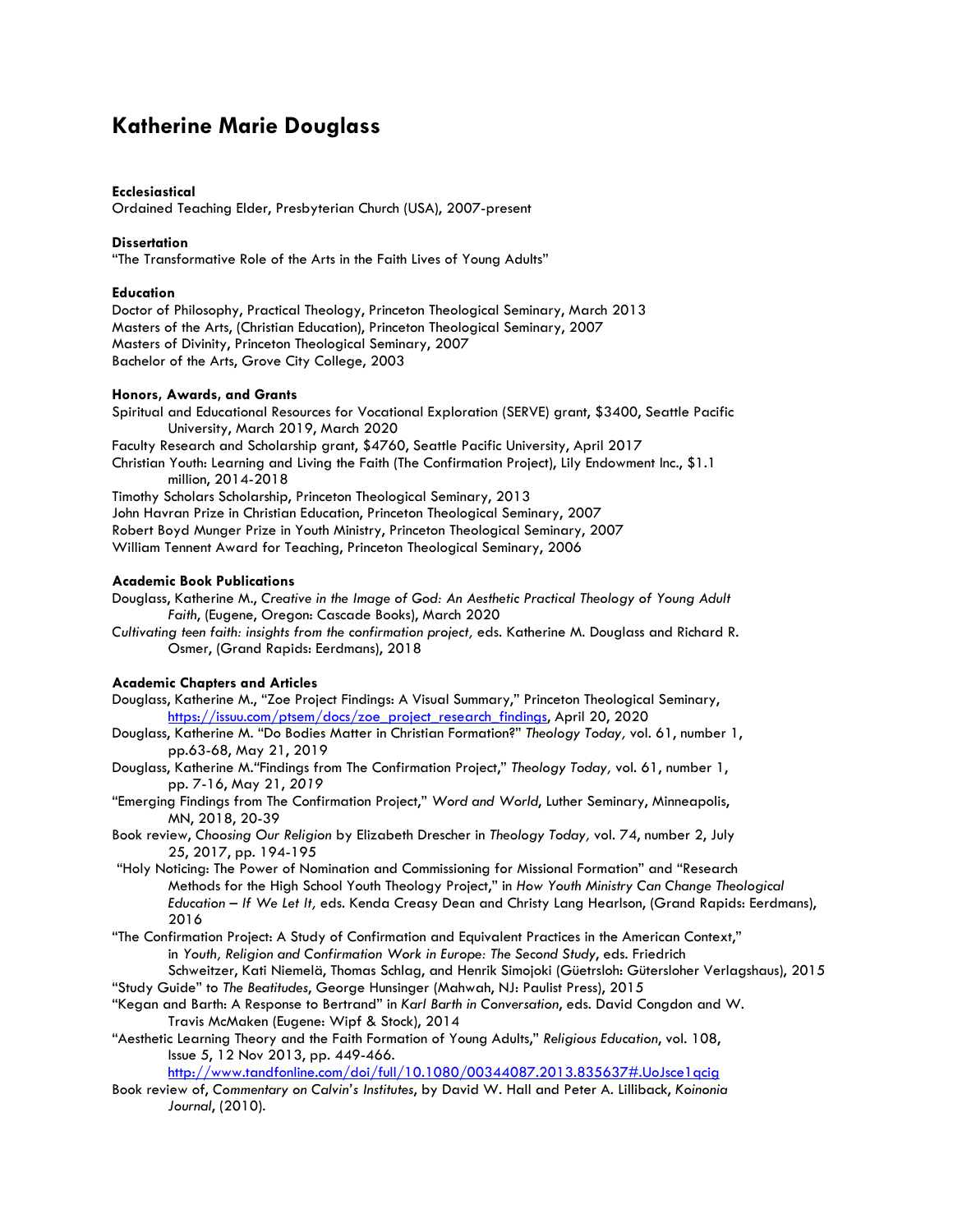Book review, *Girl Talk/God Talk Why Faith Matters to Teenage Girls - and Their Parents*, by Joyce Ann Mercer. *Practical Matters Journal* Issue 2 (2009).

**Professional Work** 

*Assistant Professor of Educational Ministry and Practical Theology,* Seattle Pacific University, 2016 – present UFDN 1000 "Christian Faith"

UFDN 3100 "Christian Theology"

THEO 2721 "Foundations of the Spiritual Life,"

EDU 6085 "Moral Issues in Education" with Dr. Robert Drovdahl

THEO 3733 "Small Group Dynamics," fall 2017

THEO 3100 "Community Bible Study: Song of Songs,"

THEO 4731 "Child Development and Educational Ministry"

*Lead Researcher,* Missing Voices Project, Flagler College, funded by Lilly Endowment Inc., 2019 – 2022 https://missingvoices.flagler.edu/our-staff/

*Research Consultant,* Worship Renewal Project, Seattle Pacific University, funded by the Lilly Endowment Inc., 2019-2022

- *Senior Research Scholar,* The Zoe Project, A \$1.5 million Lily Endowment Inc. funded research grant directed by Dr. Kenda Creasy Dean, 2017 – present https://zoeproject.ptsem.edu/team/
- *Steering Committee and Workshop Leader,* "Un-famous" Conference, Funded by Murdock Trust, Entrepreneurial Leadership grant, Seattle Pacific University, March, 2019
- *Co-Director,* The Confirmation Project, A \$1.1 million Lilly Endowment Inc. funded research grant with Dr. Richard Osmer, Princeton Theological Seminary, September 2013 – 2018 www.theconfirmationproject.com

*Teaching Faculty,* Immerse Youth Academy, high school youth theology camp, hosted by Seattle Pacific University at Camp Casey, July 2017, October 2017

*Adjunct Faculty*, Princeton Theological Seminary

EF 1345 "Culturally Responsive Pedagogies for Christian Communities," January 2017

- EF 1700 "Confirmation: Contemporary Research and Innovative Practices," fall 2016
- EF 4355 "Using the Arts in Christian Formation," fall, 2013, January 2015

#### **Conference Presentations**

- "Cultivating Teen Faith Findings from the Confirmation Project in the US," (opening keynote) and "Holy Disorientation: Ministry with young adults that takes risks and builds confidence," *International Association for the Study of Youth Ministry,* Helsinki, Finland April 2021
- "Confirmation Work and Congregations," Confirmation Work in International and Ecumenical Perspectives. Erfurt, Germany, 2017.
- "The Transformative Power of the Arts in the Faith Formation of Young Adults," *International Association for the Study of Youth Ministry,* Cambridge University, peer-reviewed, January 2013, bi-annual conference
- "Methodological Implications of Treating Interviews as Sacred Texts," *Association of Practical Theology*, peer-reviewed, April 2012, bi-annual conference

#### **Popular Work**

- "Seminary Spotlight: Seattle Pacific Seminary," Oikonomia Network, June 2, 2020, https://oikonomianetwork.org/2020/06/seminary-spotlight-seattle-pacific-seminary-3/
- "Homeless and Human," with Dr. Brittany Tausen, Day of Common Learning, Seattle Pacific University, October 16, 2019

Indiana Weslyan Seminary podcast, #71: Dr. Katherine M. Douglass, Forming Faith in Teens, February 22, 2019.

https://soundcloud.com/user-743479271/71-dr-katherine-douglass-forming-faith-in-teens Multiple blog posts and webinars on The Confirmation Project, 2015 to 2019.

www.theconfirmationproject.com

"Meet This Book: Cultivating Teen Faith," Eerdmans Blog, November 11, 2018.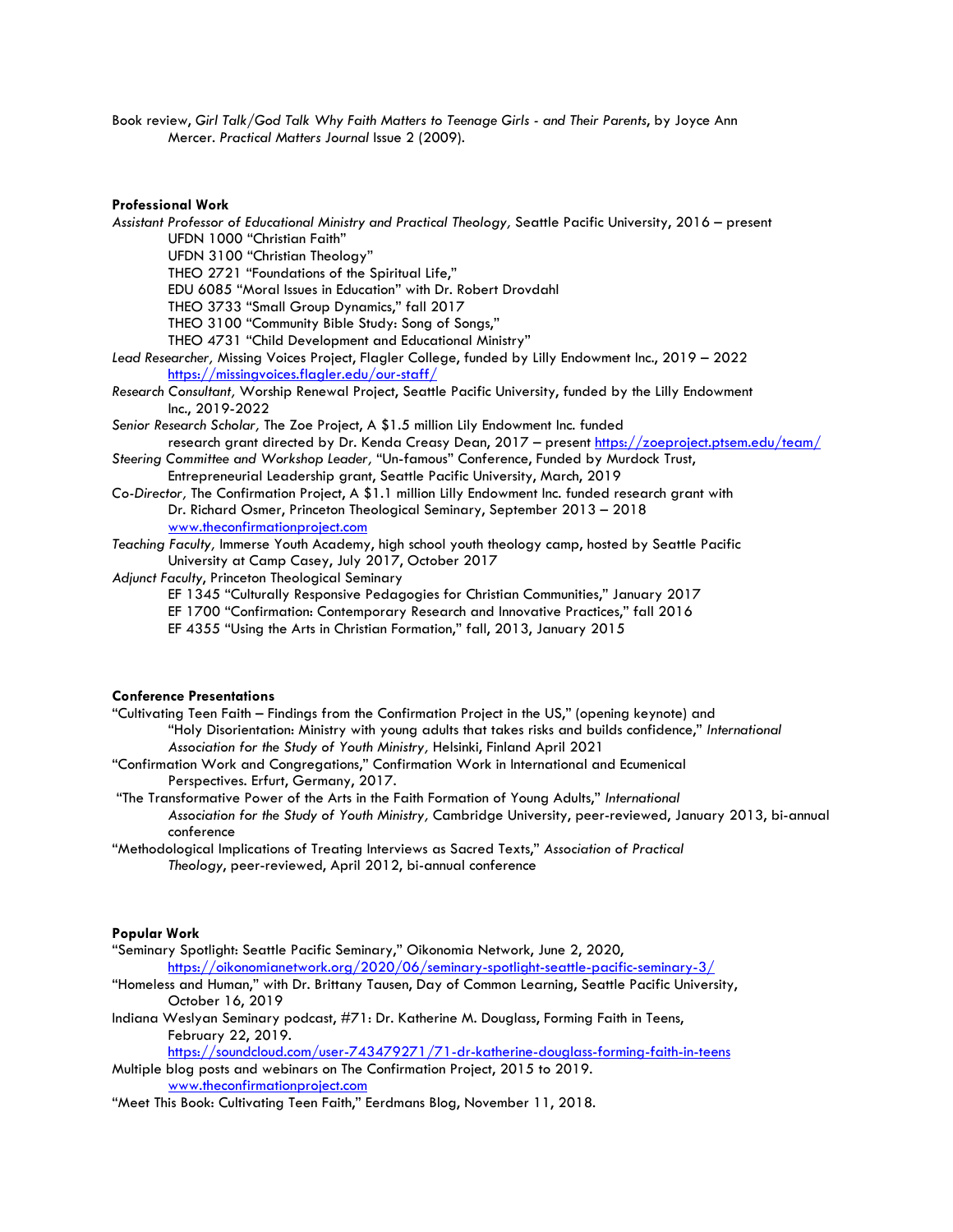http://eerdword.com/2018/11/08/meet-this-book-cultivating-teen-faith/

"The Plank in my Eye: Reflecting on the Racism I Learned," Kids and Race, August 23, 2018 https://www.kidsandrace.org/blog/2018/8/23/the-plank-in-my-eye-reflecting-on-the-racism-i-learned

"The Smallest Thing," The Thread, Institute for Youth Ministry, Princeton Theological Seminary, blog post, March, 2018.

https://thethread.ptsem.edu/articles-1/the-smallest-thing?rq=douglass

- "Cultural Engagement: Some New Things," Institute for Youth Ministry, Princeton Theological Seminary, blog post, June 13, 2017. http://iym.ptsem.edu/cultural-engagement/
- "Always Reforming: Facing Criticism as a Means of Reform," Dr. Becky Hughes and Dr. Yelena Bailey, Day of Common Learning, with Seattle Pacific University, October 16, 2017
- "Art is for Everyone," http://christandcascadia.com/art-is-for-everyone/ September 23, 2016

"The Artful Christian," *Horizons Magazine*, March/April 2014, pp.12-14

- "Trends in Youth Ministry," *The Advocate,* November 2012
- "For Schools of Theology, It's Time to Bend Tradition," co-authored with Jason Bruner, *The Chronicle of Higher Education*, May 13, 2012.

http://chronicle.com/article/For-Schools-of-Theology-Its/131851/

*Interview,* "Young Adults Are More Spiritually Aware Than Youth Think," September 12, 2012 http://churchnext.tv

*Podcast*, Institute for Youth Ministry, Princeton Theological Seminary, "An Interview with Chris Smith and Kenda Dean," 2011

*Podcasts*, Institute for Youth Ministry on "New Moon," 2010, "Prayer," 2010, "Twilight," 2009

*Curriculum,* The Thoughtful Christian,

"Eat, Pray, Love," 2010

"New Moon" (3 pieces for parents, adults, and youth), 2010

"Twilight" (3 pieces for parents, adults, and youth), 2008

"The Real Me," curriculum on *Harry Potter* and youth identity, 2007

#### **Presentations**

- "Embodied: Embracing Faith in our Physical Being," keynote speaker, Bethany Community Church Women's Retreat, Seattle, Washington, May 2020
- "Becoming Culturally Responsive to Teenagers Today," Flagler College Youth Ministry Forum, St. Augustine, Florida, February 2020
- Keynote speaker and workshop leader, "Confirming the faith of the next generation," "Mentors as Leaders and Learners," "Equipping Parents for Differentiation and Support," the Summer Conference in Pastoral Leadership, Pacific Lutheran University, June 17-19, 2019
- Instructor for, "Cultivating Teen Faith in context," an online course through the Institute for Youth Ministry, Princeton Theological Seminary, January 2019. <u>http://iym.ptsem.edu/events/confirmation-course/</u>
- Guest lecturer, "Spiritual disciplines of attending," INF 2000, Dr. Michael Paulus and Dr. Steve Perisho, Seattle Pacific University, November 2018

Guest lecturer, "Vocation Through the Lifecycle: Adolescent and Young Adult," THEO 6720, Dr. JJ Leese, Seattle Pacific University, October 11, 2018

- Plenary speaker and conference host, "The Confirmation Conference," Princeton Theological Seminary, Oct 2018
- Planning committee, "Multiethnic and Missional? Leading Diverse and Vibrant Churches," Seattle Pacific University, May 2018
- Theologian in Residence and Workshop leader, "Imaging God" and "The Confirmation Project," Institute for Youth Ministry, Princeton Theological Seminary, April 24-27, 2018
- Keynote speaker, "Imaging God," and workshop, "Confirming the Faith of Youth," Inspire Conference, St. Andrew's – Wesley United Church, Vancouver, British Columbia, Canada, February 2018
- "Confirmation: The Religious Landscape and Possibilities," Association of Presbyterian Christian Educators Conference, Louisville, Kentucky, January 30-31, 2018

## **Recent Sermons**

- Pentecost children's message, Bethany Presbyterian Church, Seattle, Washington, May 31, 2020 https://subsplash.com/bethanypc/media/mi/+mnpgctm
- "Digging Deep," Genesis 26, Seattle Pacific University chapel, Seattle, Washington, May 14, 2019